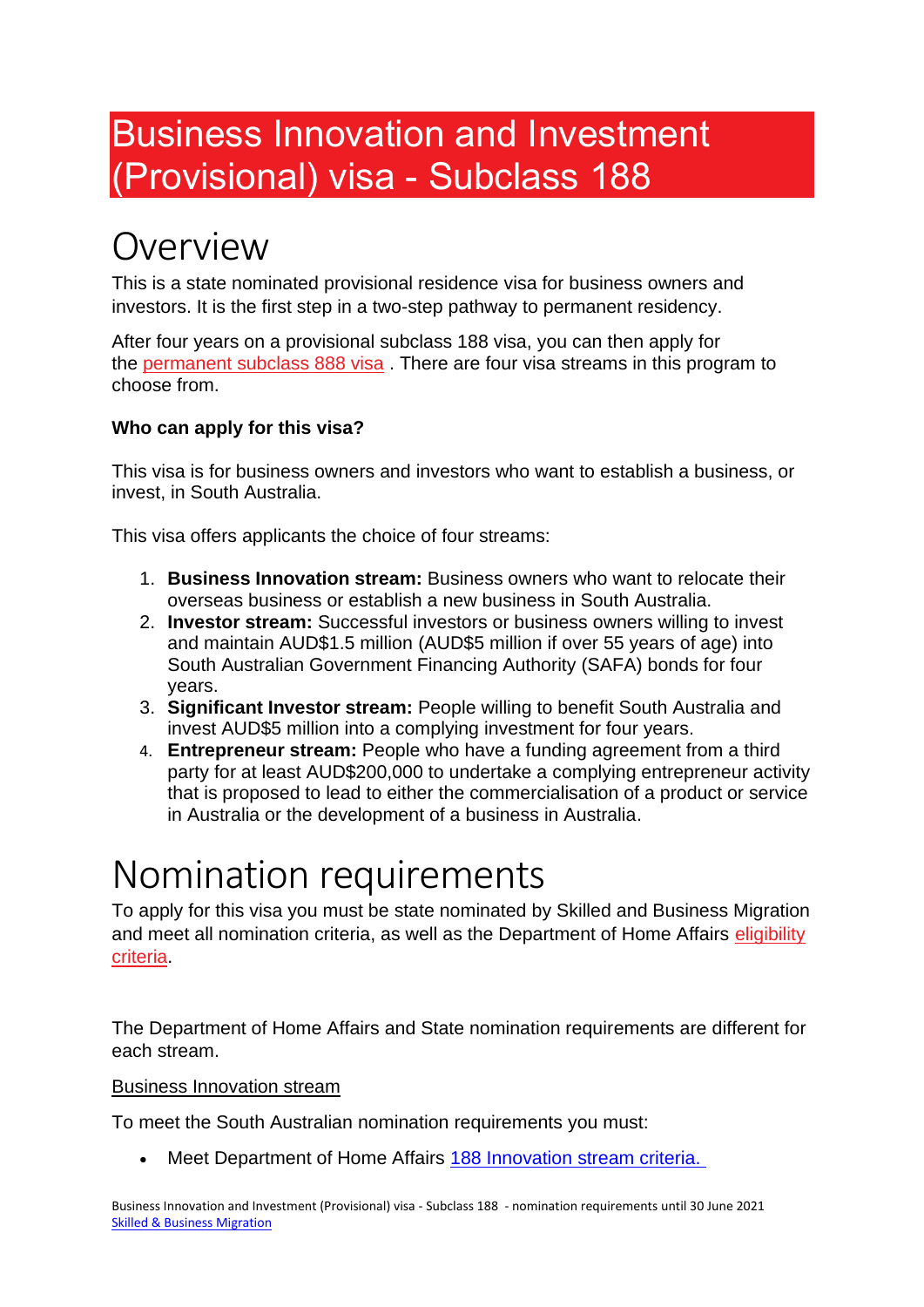- Have undertaken an [exploratory visit](https://www.migration.sa.gov.au/business-migrants/supporting-information/exploratory-visit) to South Australia prior to your State nomination application (or be eligible for a virtual exploratory visit) and confirm your genuine intent to do business and live in South Australia with a view to long-term settlement in this State. Evidence requirements are listed on the **[How to Apply](https://www.migration.sa.gov.au/visa-options/business-and-investment-visas/business-innovation-and-investment-provisional-visa#nav-apply)**
- Intend to live in South Australia.
- Intend to establish a business in South Australia that meets the permanent Department of Home Affairs [888 innovation stream criteria](https://immi.homeaffairs.gov.au/visas/getting-a-visa/visa-listing/business-innovation-and-investment-888/business-innovation-stream) and state nomination requirements. Information on the proposed business in South Australia must be provided.
- Agree to register your arrival in South Australia with Skilled & Business Migration and maintain current contact details for the duration of your visa.

This visa is a pathway to permanent residency. After four years you can apply for the [Business Innovation and Investment \(Permanent\) visa -](https://www.migration.sa.gov.au/visa-options/business-and-investment-visas/business-innovation-and-investment-permanent-visa) subclass 888.

#### **Additional Information**

- Applicants who have between 55 and 65 points can apply for exceptional circumstances for the additional 10 points from the South Australian Government. Priority will be given to investment proposals to be undertaken in country regions in South Australia. These applications are not considered in the same timeframe for processing as applications that meet all requirements. These applications will be assessed on a case by case basis
- In identifying qualifying investments applicants should seek a detailed business plan prepared by an independent source. If a business plan is required, it should include detail on the economic benefit that will be delivered to the South Australia economy.
- The choice of the business is based on the client's own preference; however a business which is solely on-selling imports (including bringing product into South Australia from other States/Territories) will require substantial justification via the business plan to demonstrate the benefit to state.
- It is up to the discretion of Skilled and Business Migration to approve an application to Department of Home Affairs for an extension (2 years) to their 188 visa.
- Approval for a proposed business undertaking property development is still at the discretion of the Manager, Business Migration for 188 and 888 with respect to the business required to be a sufficient business undertaking and not deemed as private investor property development, even if the minimum financial requirement is met.
- It is strongly recommended that applicants obtain professional legal and financial advice before investing or undertaking any business activity.

#### Investor stream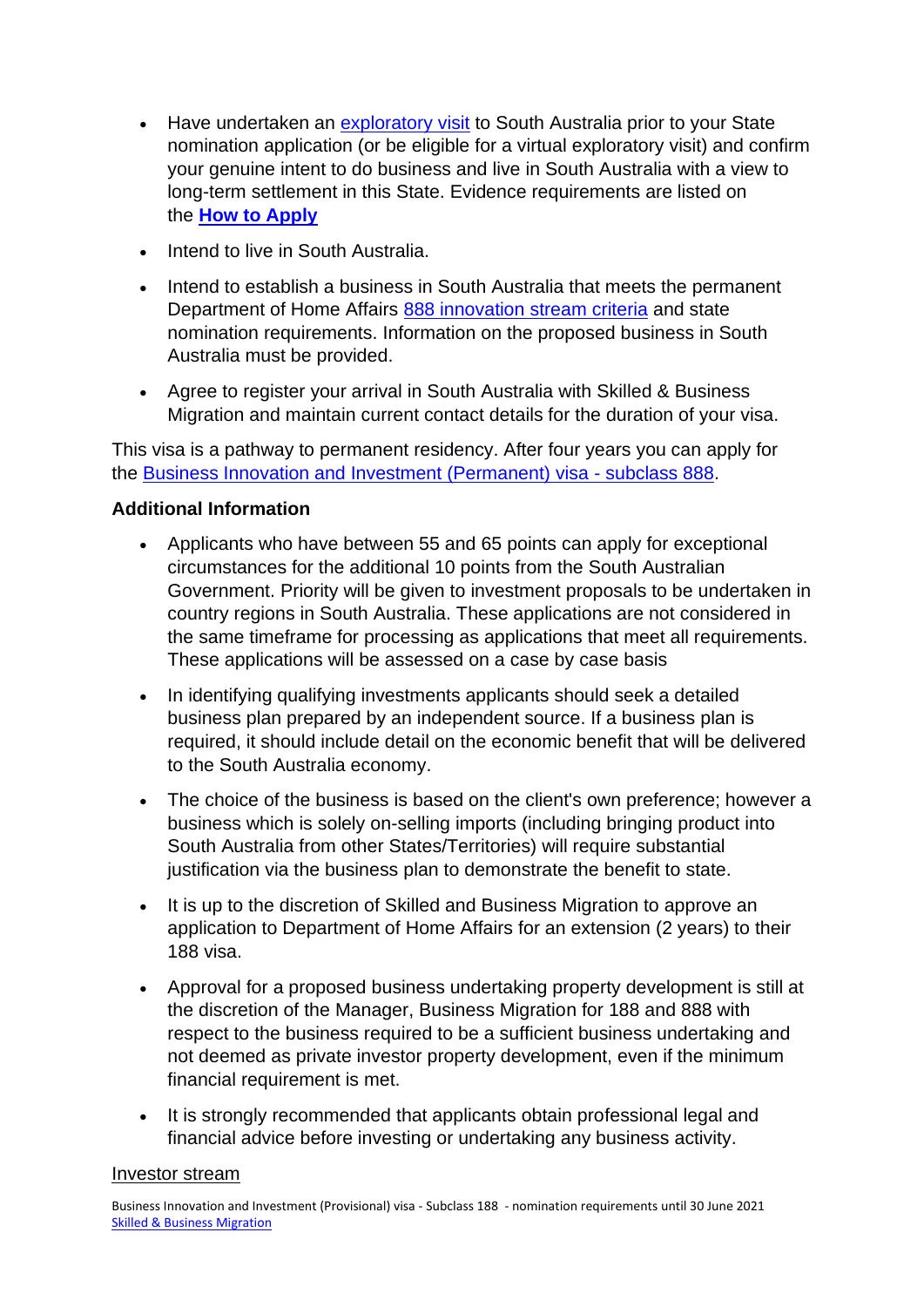To meet the South Australian nomination requirements you must:

- Meet Department of Home Affairs [188 investment stream criteria](https://immi.homeaffairs.gov.au/visas/getting-a-visa/visa-listing/business-innovation-and-investment-188/investor-stream)
- Intend to live in South Australia
- Successful investors or business owners willing to invest and maintain AUD\$1.5 million (AUD\$5 million if over 55 year of age) into [South Australian](https://www.safa.sa.gov.au/)  [Government Financing Authority](https://www.safa.sa.gov.au/) (SAFA) bonds for four years
- Agree to register your arrival in South Australia with Skilled and Business Migration and maintain current contact details for the duration of your visa.

This visa is a pathway to permanent residency. After four years you can apply for the [Business Innovation and Investment \(Permanent\) visa -](https://www.migration.sa.gov.au/visa-options/business-and-investment-visas/business-innovation-and-investment-permanent-visa) subclass 888.

#### **Additional Information**

- Applicants who have between 55 and 65 points can apply for exceptional circumstances for the additional 10 points from the South Australian Government. Priority will be given to investment proposals to be undertaken in country regions in South Australia. These applications are not considered in the same timeframe for processing as applications that meet all requirements. These applications will be assessed on a case by case basis
- In identifying qualifying investments applicants should seek a detailed business plan prepared by an independent source. If a business plan is required, it should include detail on the economic benefit that will be delivered to the South Australia economy.

#### Significant Investor stream

To meet the South Australian provisional nomination requirements you must:

- Meet Department of Home Affairs 188 significant investor stream [criteria](https://immi.homeaffairs.gov.au/visas/getting-a-visa/visa-listing/business-innovation-and-investment-188/significant-investor-stream) including invest AUD\$5 million for four years into any Department of Home Affairs qualifying investments
- Maintain current contact details with Skilled & Business Migration for the duration of your provisional visa.

This visa is a pathway to permanent residency. After four years you can apply for the [Business Innovation and Investment \(Permanent\) visa -](https://www.migration.sa.gov.au/visa-options/business-and-investment-visas/business-innovation-and-investment-permanent-visa) subclass 888

#### **Additional Information**

- The choice of investment options is based on the client's own preference and Department of Home Affairs qualifying investment requirements
- It is strongly recommended that applicants obtain professional legal and financial advice before investing or undertaking any business activity
- The South Australian Government will not advise on any investment made or any business activity to be undertaken by the applicant nor does it accept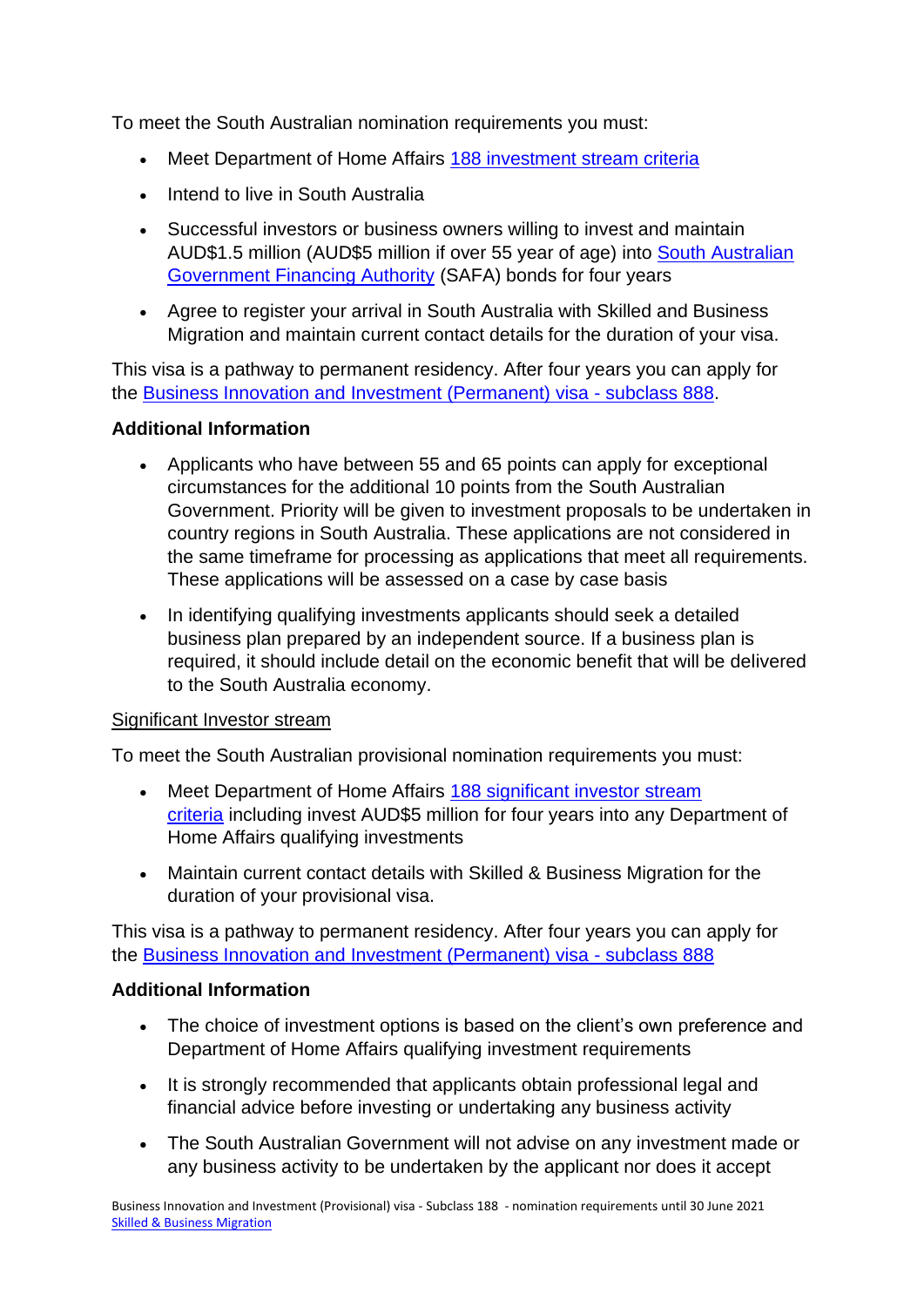liability for any financial loss, cost of expense incurred as a result of any business decision, business activities or investments of the applicant or any person in any way connected with the significant investor program or otherwise

- The Federal and State Government require applicants to agree to not take legal action against them for any loss of capital arising from the complying investment
- South Australian nomination requirements do not restrict investment into Australian Securities and Investment Commission (ASIC) regulated managed funds, providing one of the state requirements is undertaken. Department of Home Affairs have some specific requirements in relation to the nature of managed funds that are eligible for the purposes of this visa.

#### Entrepreneur stream

For a nomination for the Entrepreneur stream of the 188 Provisional visa, South Australia requires you to:

- Meet all criteria outlined by the [Department of Home Affairs.](https://immi.homeaffairs.gov.au/visas/getting-a-visa/visa-listing/business-innovation-and-investment-188/entrepreneur-stream)
- Have undertaken an [exploratory visit](https://www.migration.sa.gov.au/business-migrants/supporting-information/exploratory-visit) to South Australia prior to your State nomination application (or be eligible for a virtual exploratory visit) and confirm your genuine intent to do business and live in South Australia with a view to long-term settlement in this State. Evidence requirements are listed under [How to Apply](https://www.migration.sa.gov.au/visa-options/business-and-investment-visas/business-innovation-and-investment-provisional-visa#nav-apply)
- Provide the business plan that will be presented to Department of Home Affairs as part of the state nomination application. Therefore, this should be the final intended version and not a draft or incomplete business plan. There should be evidence that the complying entrepreneur activity is, or will be, of economic benefit to South Australia.
- Provide a statement outlining how you intend to maintain an ongoing relationship with the South Australian Government and with South Australia in general during the period of your subclass 188 visa.
- Show sufficient net business and personal assets either alone, or together with a spouse/de facto partner, to support your settlement in South Australia.
- This requires the same financial capacity required for South Australian general skilled migration (GSM) state nomination. See no.8, "Financial Capacity" under [South Australia's State Nomination Requirements](https://www.migration.sa.gov.au/skilled-migrants/supporting-information/state-nomination-requirements)**.**
- For Australian international graduates, it is permissible to claim financial support from your parent(s), who will need to complete a Financial Capacity Declaration.
- For the South Australian Government to maintain its support ahead of the potential permanent visa available via the subclass 888, we would ask successful visa applicants to: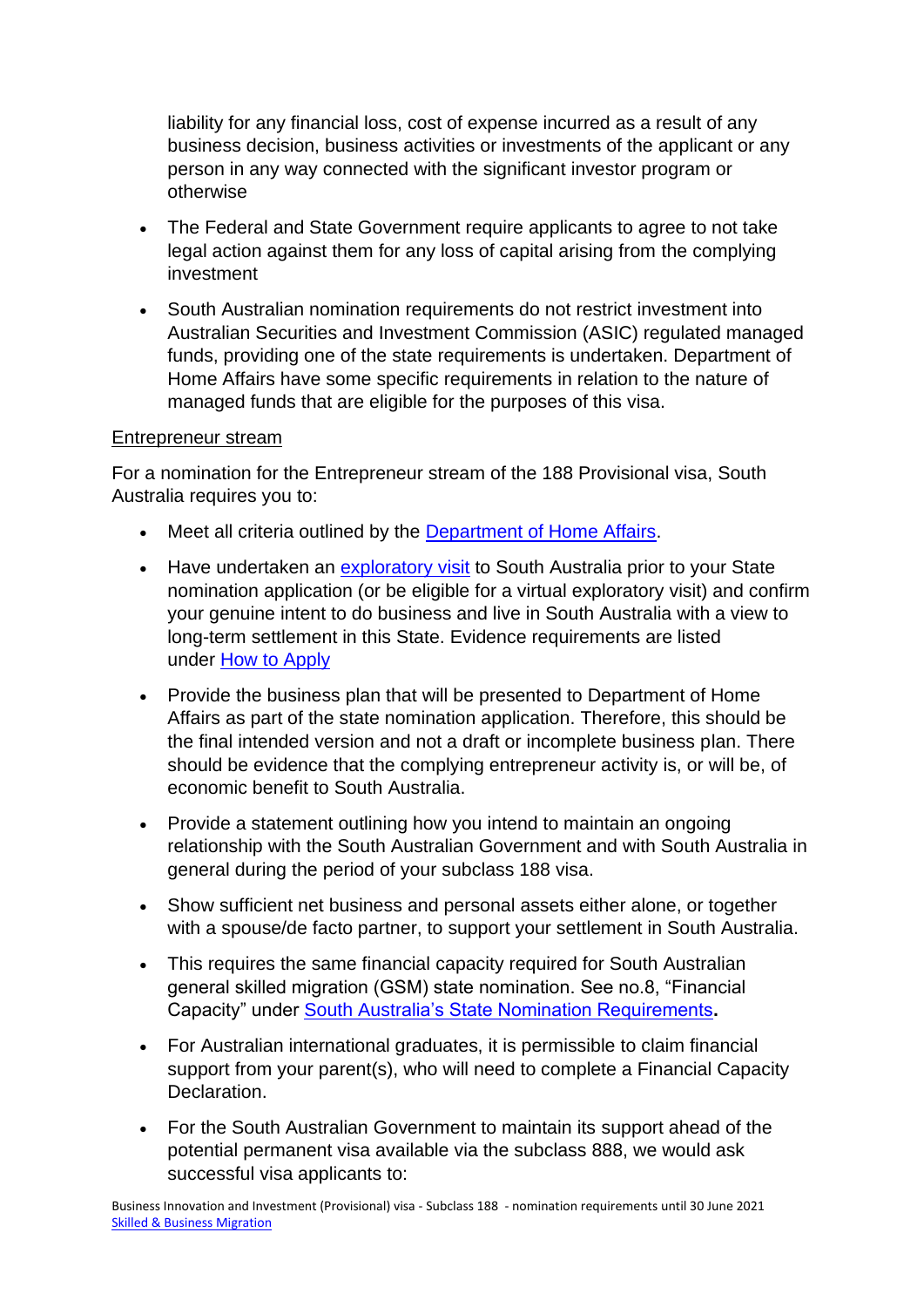- o meet with Skilled and Business Migration within two months of arrival (or visa grant if an onshore applicant).
- o meet with Skilled and Business Migration at least every 12 months during the course of the 188 visa. The purpose of these meetings are for the visa holder to outline their progress, and to learn where the South Australian Government may be able to assist with advice.
- o have their principal place of residence in South Australia.
- $\circ$  have the primary physical location of their business (if applicable) in South Australia, noting that entrepreneurial activity may extend across interstate borders and internationally.

# Special requirements

This visa has special requirements for specific streams that should be reviewed prior to application as they may impact your eligibility and fulfillment of nomination requirements.

### Exploratory Visit

If you are applying for the Business Innovation or the Entrepreneur stream, you must undertake a physical exploratory visit to South Australia, or be eligible for a virtual exploratory visit, before applying for state nomination. The exploratory visit is to help clients better understand their business and lifestyle opportunities in South Australia.

[View Exploratory Visit Requirements](https://www.migration.sa.gov.au/business-migrants/supporting-information/exploratory-visit)

## How to Apply

Once you have decided which stream you want to apply for and ensured that you meet the Department of Home Affairs visa criteria and South Australian nomination requirements, you will need to prepare and supply a range of documentation to complete your application.

Please review the **Before you apply** information below prior to starting your application via the [Skilled & Business Migration portal.](https://apply.migration.sa.gov.au/user/login.php)

#### Before you apply

Before you apply, you must have ready all information and documentation to support your state nomination application and prove the claims you make. Please refer to the below checklist as a guide to what you need to prepare for your application.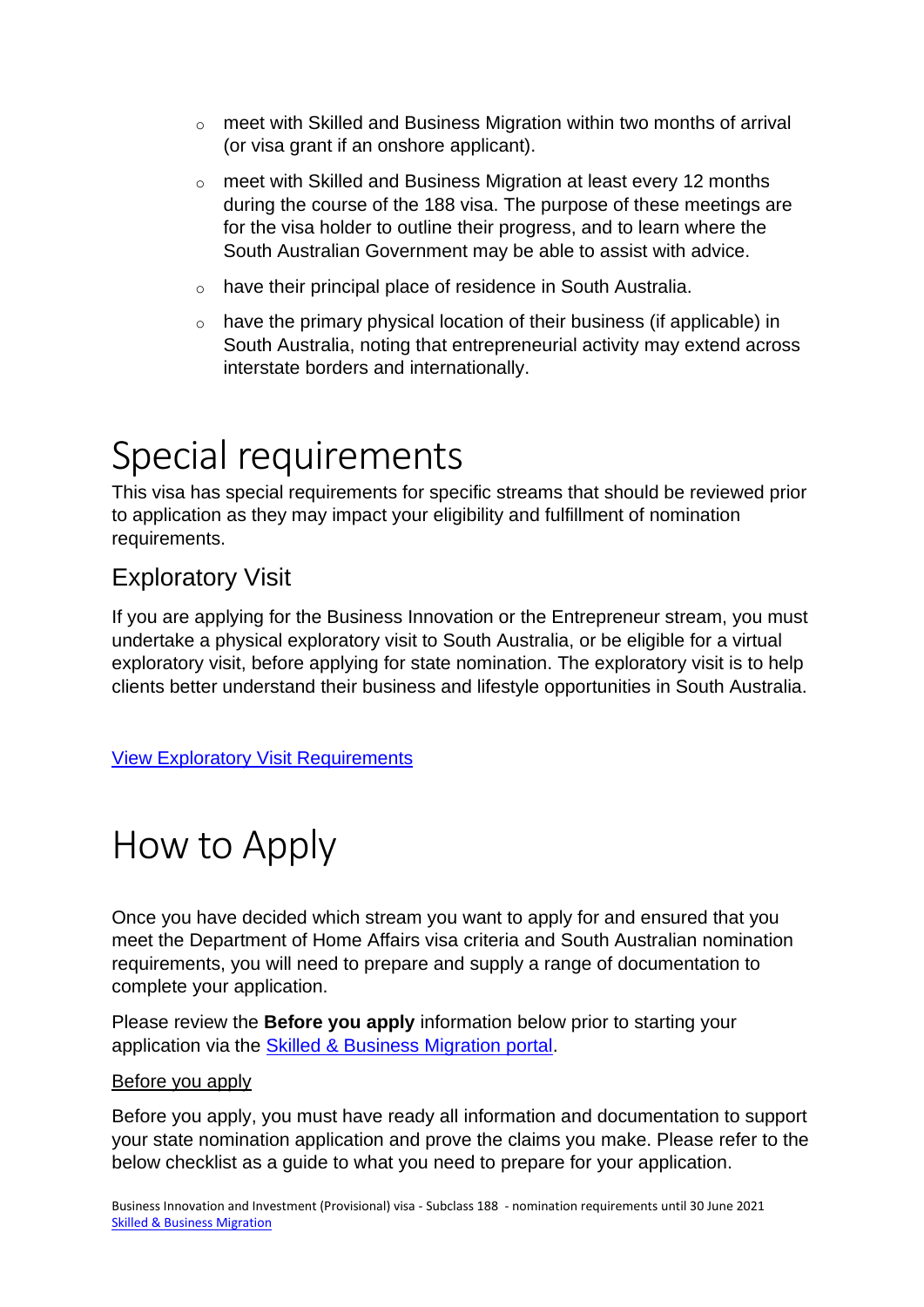#### **For all streams:**

- You must confirm that you have sufficient financial resources to support yourself and dependents to settle in South Australia and understand it is your responsibility to determine the cost of living in South Australia. Evidence of financial capacity is not required. However, Skilled & Business Migration reserves the right to seek additional information or evidence at a later stage if necessary.
- Provide scanned copies of the main applicant's photo pages of your passport, and scanned copy of the spouse passport
- Provide your Expression of Interest (EOI) reference number.

For the **Business Innovation** stream, you must also:

- Have undertaken a physical [exploratory visit](https://www.migration.sa.gov.au/business-migrants/supporting-information/exploratory-visit) to South Australia, or be eligible for a virtual exploratory visit, before applying for State nomination. The exploratory visit is to help clients better understand their business and lifestyle opportunities in South Australia. Please see the [Special Requirements](https://www.migration.sa.gov.au/visa-options/business-and-investment-visas/business-innovation-and-investment-provisional-visa#nav-conditions) for this Visa for more details.
- Provide information about the proposed business activity in South Australia
- Provide a copy of simple estimate of financial plan who propose to conduct a property development business in SA

For the **Significant Investor** stream, you must also:

• Provide the name of and information about the proposed complying investment(s) and its fund manager

For the **Entrepreneur** stream, you must also:

- Have undertaken a physical [exploratory visit](https://www.migration.sa.gov.au/business-migrants/supporting-information/exploratory-visit) to South Australia, or be eligible for a virtual exploratory visit, before applying for State nomination. The exploratory visit is to help clients better understand their business and lifestyle opportunities in South Australia
- Provide an English language test
- A business plan.

#### How to apply

Once you have ensured you meet all visa and nomination criteria, and prepared all documentation required for your application:

1. Lodge an EOI through Department of Home Affairs [SkillSelect website.](https://skillselect.gov.au/SKILLSELECT/ExpressionOfInterest/PreReg/Start) Choose South Australia as your preferred state and select the visa stream you want nomination for. Keep note of the reference number as you will need it for your state nomination application.